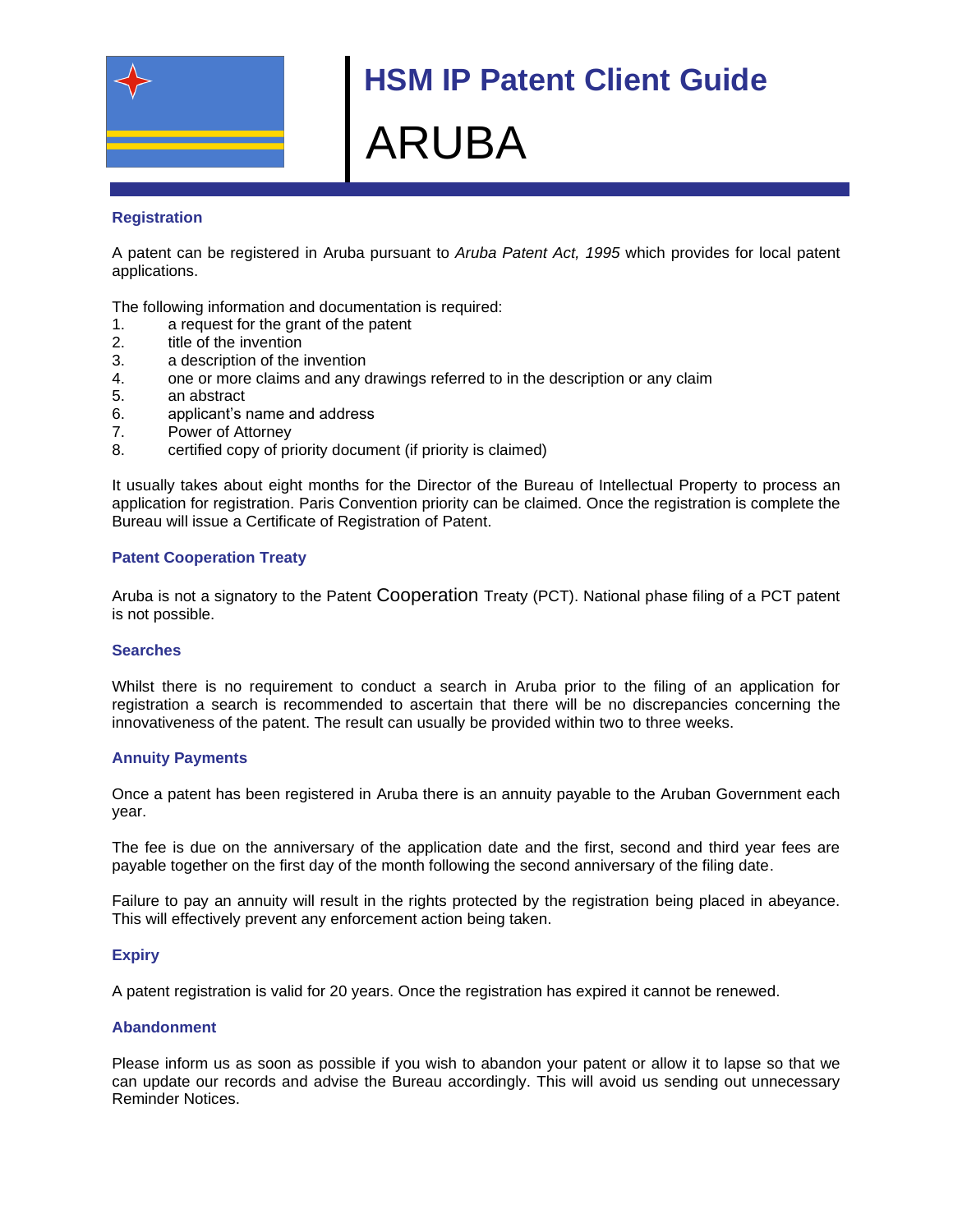## **Assignment**

Please inform us as soon as possible if the patent has been assigned so that we can file an application to record the assignment in Aruba.

To record the assignment of a patent registration the only documentation required is the Deed of Assignment and a Power of Attorney.

It usually takes about four weeks for the Bureau to process an application to record an assignment. Once the recording is complete the Bureau will issue a Certificate of Assignment.

## **Change of Particulars**

Please inform us as soon as possible if there is any change to the registration so that we can file an application to record the change in Aruba.

To record a change of name and/or address for a patent registration the only documentation required is a certified copy of the document evidencing the change and a Power of Attorney.

It usually takes about four weeks for the Bureau to process an application to record a Change of Particulars. Once the recording is complete the Bureau will issue a Certificate of Change of Name or Address.

## **Our Firm**

HSM IP Ltd. provides worldwide intellectual property services. Based in the Cayman Islands and independently owned and operated, our experienced team of attorneys and paralegals deliver first class service to a broad client base which includes major Fortune Global 500 brand owners, international law firms and other specialist IP practices. Our broad perspective, practical approach and international experience allow us to offer clients a unique insight into IP issues.

The success and growth of our firm is due to our keen understanding of our clients' needs for a comprehensive "one-stop shop" which encompasses a wide range of services from the initial consultation process to searches, registrations, annuity payments and monitoring and renewals. Our interactive database helps us to proactively manage each client's portfolio efficiently and cost-effectively in an environmentally friendly and substantially paperless workplace. It also allows us to fulfil our clients' specific reporting and invoicing requirements, including multi-currency invoicing and e-billing. We offer a competitive schedule of fixed fees, inclusive of both disbursements and official fees, which means we can provide clients with an accurate estimate of their project costs before embarking on a global filing programme for their portfolio.

As a leader in the field, HSM IP understands the value of long-term business relationships. We have a wealth of knowledge and specialise in the Caribbean, Central and Latin America and other offshore jurisdictions. Our staff regularly contribute to leading IP publications and we also publish a range of country-specific IP Client Guides which are available on our website.

Supported by HSM Chambers, an offshore law firm with experienced attorneys admitted in multiple jurisdictions, we have substantial experience in taking action to address the infringement of trade marks and patents and in the conduct of passing-off actions. We are also able to offer investigative services to identify the source of, and distributors of, infringing goods, working closely with police and customs officials as necessary.

Memberships: INTA, CITMA, MARQUES and IPCA.